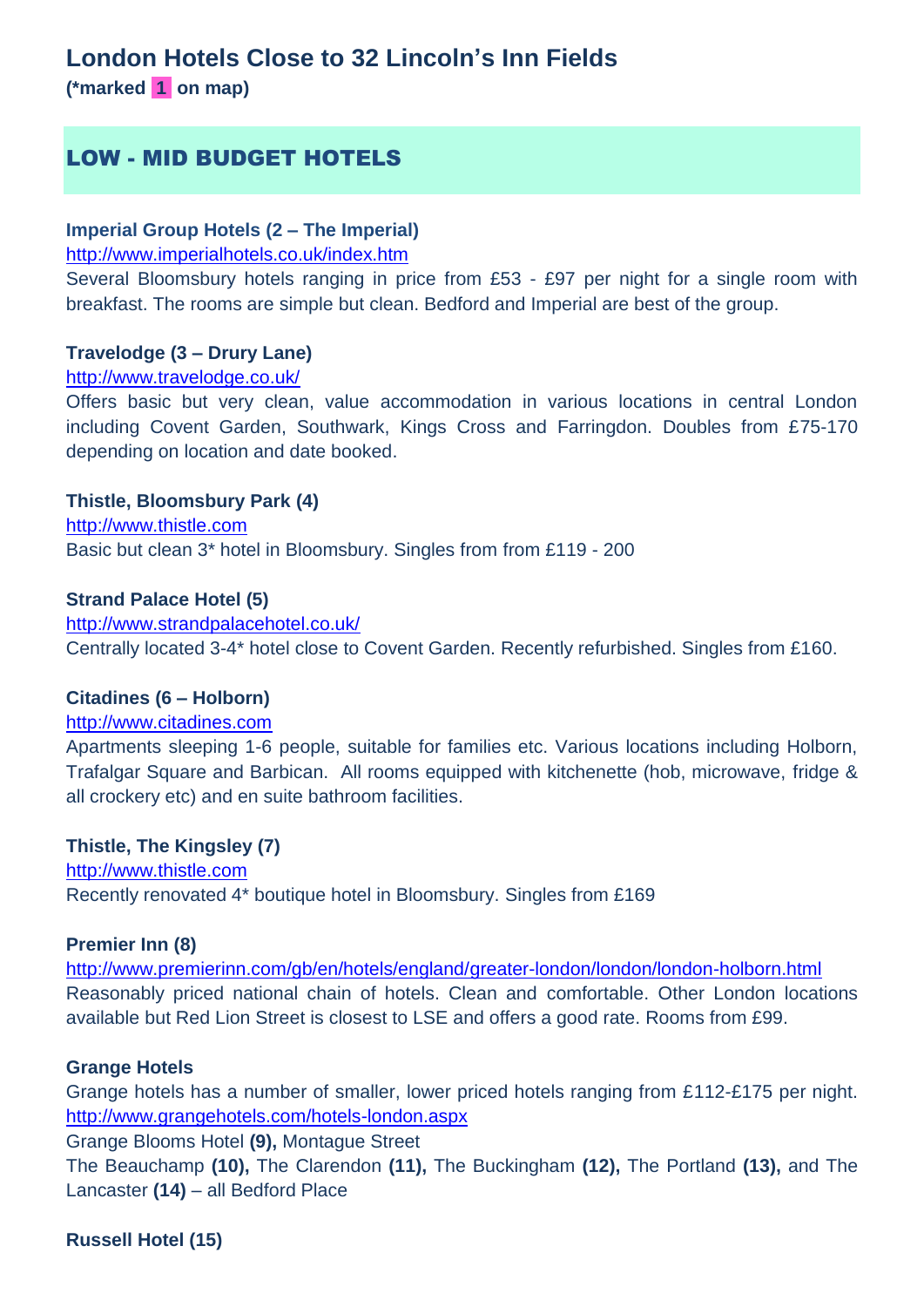## MID - HIGH BUDGET HOTELS

## **Doubletree Hilton West End (16)**

<http://www.doubletree.hilton.com/LondonWestEnd>

4\* hotel in Bloomsbury. Clean, comfortable, contemporary rooms in neutral colours. Single room starts at £159, Double starts at £189. Sometimes cheap deals offered during summer months.

## **Montague on the Gardens (17)**

<http://www.montaguehotel.com/> Small family run luxury 4\* boutique hotel with intimate feel. Singles from £200.

## **Kingsway Hall Hotel (18)**

<http://www.kingswayhall.co.uk/> Well located 4\* deluxe hotel near Holborn and Covent Garden. Doubles from £169

## **Grange Holborn (19)**

[http://www.grangehotels.com/](http://www.grangehotels.com/hotels-london/grange-holborn-hotel/grange-holborn-hotel.aspx) Popular reasonably priced 5\* hotel in Bloomsbury. Singles from £172, Doubles from £185.

# TOP - END BUDGET

## **Guoman, Charing Cross (20)**

[http://www.guoman.com](http://www.guoman.com/en/hotels/united_kingdom/london/charing_cross/index.html) Centrally located 4\* hotel close to Charing Cross and Trafalgar Square. Doubles from £240

## **Doyle Collection, The Bloomsbury Hotel (21)**

<http://www.doylecollection.com/bloomsbury> Well-appointed, recently refurbished luxury 4\* Bloomsbury Hotel close to Covent Garden. Doubles from £230.

## **Waldorf Hilton (22)**

## <http://www.hilton.co.uk/Waldorf>

Centrally located 5\* hotel, close to Covent Garden recently refurbished to high standard. Doubles from £229.

## **One Aldwych (23)**

## [http://www.onealdwych.com](http://www.onealdwych.com/)

Centrally located luxury 5\* hotel on Aldwych at top end of budget scale. Doubles start from £433.50